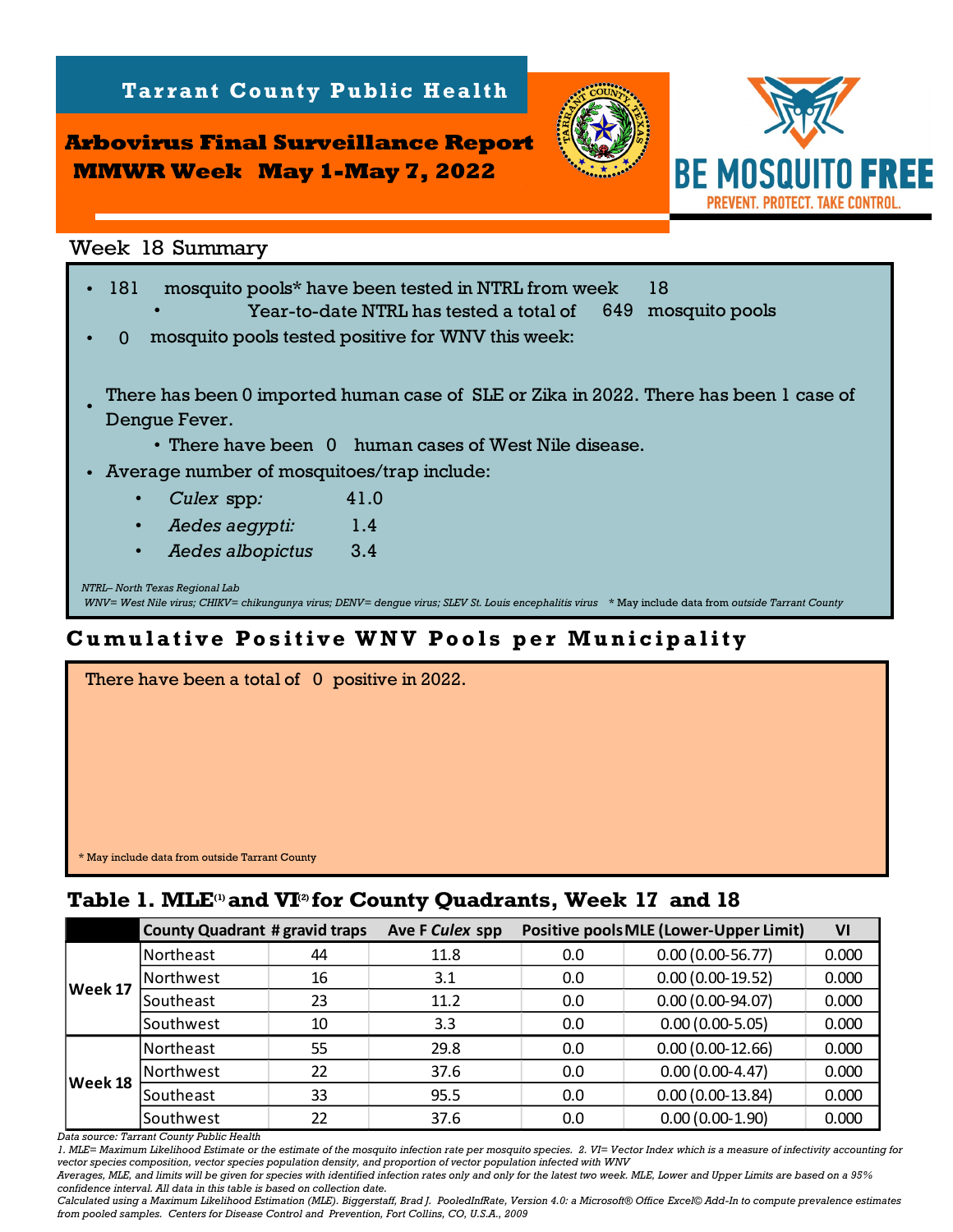

# **Cumulative Data for the Tarrant County Region, Weeks 15-18**

|                                                        | <b>Apr 10-</b> | Apr 17- | <b>Apr 24-</b> | May 1- |        |  |
|--------------------------------------------------------|----------------|---------|----------------|--------|--------|--|
| Week                                                   | <b>Apr 16</b>  | Apr 23  | Apr 30         | May 7  | YTD    |  |
| <b>MMWR Week</b>                                       | 15             | 16      | 17             | 18     |        |  |
| Total number of gravid traps set in Tarrant Region     | 69             | 101     | 93             | 132    | 473    |  |
| Average number of Culex spp per gravid trap            | 5.3            | 12.0    | 17.5           | 65.2   | 11.7   |  |
| Number of mosquito pools tested $^1$ (NTRL; non-NTRL)  | 82;4           | 164;3   | 107;4          | 181;10 | 649;21 |  |
| Number of positive mosquito pools (NTRL; non-NTRL) $1$ | 0;0            | 0;0     | 0;0            | 0;0    | 0;0    |  |
| Confirmed WNV human cases (WNF; WNND) $2$              | 0;0            | #VALUE! | 0;0            | 0;0    | 0;0    |  |
| WNV infection rate per 1,000 Culex spp <sup>3</sup>    | 0.00           | 0.00    | 0.00           | 0.00   |        |  |
| Weekly vector index <sup>4</sup>                       | 0.000          | 0.000   | 0.000          | 0.000  |        |  |
| Total BG Sentinel traps set in Tarrant Region          | 17             | 28      | 26             | 27     | 117    |  |
| Average number of female Aedes aegytpi per BG trap     | 0.0            | 2.2     | 2.3            | 1.4    | 0.7    |  |
| Average number of female Aedes albopictus per BG trap  | 0.1            | 0.9     | 0.8            | 3.4    | 0.7    |  |

*1 Based on mosquito collection date; NTRL = North Texas Regional Laboratory*

*2 Based on onset of illness date for cases reported to Tarrant County Public Health; WNF=West Nile Fever; WNND = West Nile Neuroinvasive Disease*

*3 Calculated using a Maximum Likelihood Estimation (MLE). Biggerstaff, Brad J. PooledInfRate, Version 4.0: a Microsoft® Office Excel© Add-In to compute prevalence estimates from pooled samples. Centers for Disease Control and Prevention, Fort Collins, CO, U.S.A., 2009 Culex spp* includes pools of both *Cx restuans* and *Cx* 

*quinquefasciatus. These MLEs are calculated separately, per species and added together as per instructions by CDC.*

*4 Vector Index is a measure of infectivity accounting for vector species composition, vector species population density, and proportion of vector population infected with WNV Note: Infection rate and vector index calculations now includes pools from outside laboratories; Data subject to change due to on-going case investigations, mosquito collection, and testing. Data source: Tarrant County Public Health*

### **Figure 1. Average Number of Female** *Culex* **Species Per Trap and Vector Index by Collection Date, Tarrant County, 2021-2022**



*Data Source: Tarrant County Public Health*